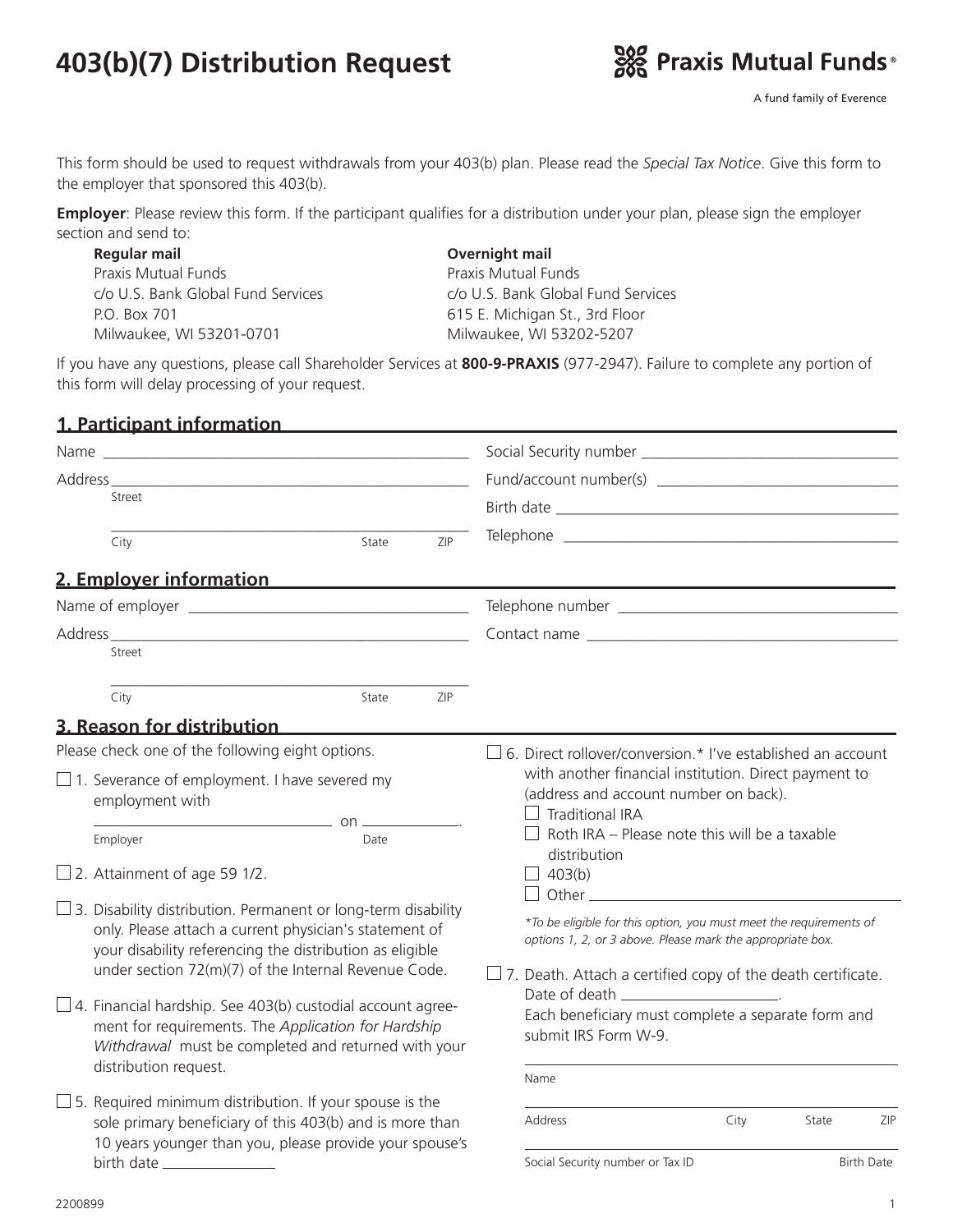| $\Box$ 8. Excess contribution. I exceeded my allowable contributions<br>for the $\frac{1}{2}$ tax year by \$<br>Have you filed your federal tax return for the year the                                            |                            | $\Box$ 9. Qualified birth or adoption distribution up to \$5,000. |               |                |     |  |
|--------------------------------------------------------------------------------------------------------------------------------------------------------------------------------------------------------------------|----------------------------|-------------------------------------------------------------------|---------------|----------------|-----|--|
| excess contribution was made? $\Box$ Yes $\Box$ No                                                                                                                                                                 |                            |                                                                   |               |                |     |  |
| <u>4. Amount of distribution Amount of the set of the set of the set of the set of the set of the set of the set o</u>                                                                                             |                            |                                                                   |               |                |     |  |
| Please check one only.                                                                                                                                                                                             |                            |                                                                   |               |                |     |  |
| Total distribution. Go to Section 5.<br>Partial Distribution of \$__________. (Complete the information below) Go to Section 5.<br>$\mathbf{I}$                                                                    |                            |                                                                   |               |                |     |  |
| Fund name or number                                                                                                                                                                                                | Amount                     |                                                                   | Percentage    |                |     |  |
|                                                                                                                                                                                                                    | $\frac{1}{2}$              | <b>OR</b>                                                         | $\frac{9}{6}$ |                |     |  |
|                                                                                                                                                                                                                    | $\frac{1}{2}$              | OR                                                                | $\frac{9}{6}$ |                |     |  |
|                                                                                                                                                                                                                    |                            | OR                                                                | $\frac{9}{6}$ |                |     |  |
|                                                                                                                                                                                                                    | $$\overline{\phantom{a}3}$ | OR                                                                | $\frac{9}{6}$ |                |     |  |
| Systematic Withdrawal to begin on __________ on the _________ (5-28th).<br>$\Box$                                                                                                                                  | Month/Year<br>Day          |                                                                   |               |                |     |  |
| Please check one option only.                                                                                                                                                                                      |                            |                                                                   |               |                |     |  |
| $\Box$ Quarterly<br>$\Box$ Monthly                                                                                                                                                                                 | $\Box$ Semiannually        | $\Box$ Annually                                                   |               |                |     |  |
| If you do not indicate a month and day for your periodic distribution, it will begin on or about the 5th day of the current<br>month. If you do not indicate a frequency, your distribution will be made annually. |                            |                                                                   |               |                |     |  |
| $\Box$ Please send my distribution check to an address other than the address on my account. (Medallion signature guarantee<br>required.)<br>Name                                                                  |                            |                                                                   |               |                |     |  |
| Address                                                                                                                                                                                                            |                            | City                                                              |               | State          | ZIP |  |
| Bank account holder                                                                                                                                                                                                |                            | Account number                                                    |               |                |     |  |
| If to your bank, you must provide the bank's name, ABA routing number, and your account number.                                                                                                                    |                            |                                                                   |               |                |     |  |
| Bank's name                                                                                                                                                                                                        |                            | ABA routing number                                                |               | Account number |     |  |
| Type of account                                                                                                                                                                                                    |                            | Method of distribution                                            |               |                |     |  |
| $\Box$ Savings (attach deposit slip)<br>$\Box$ Checking (attach voided check)                                                                                                                                      | Wire<br>$\Box$ ach         |                                                                   |               |                |     |  |
| $\Box$ Invest my distribution into my existing Praxis non-retirement account(s). (If a joint account(s), the joint tenant must be your<br>spouse).                                                                 |                            |                                                                   |               |                |     |  |
| <b>Fund name</b>                                                                                                                                                                                                   | <b>Account number</b>      | <b>Amount</b>                                                     |               | Percentage     |     |  |
|                                                                                                                                                                                                                    |                            |                                                                   |               |                |     |  |
|                                                                                                                                                                                                                    |                            |                                                                   |               |                |     |  |
|                                                                                                                                                                                                                    |                            |                                                                   |               |                |     |  |
|                                                                                                                                                                                                                    |                            |                                                                   |               |                |     |  |
|                                                                                                                                                                                                                    |                            |                                                                   |               |                |     |  |
|                                                                                                                                                                                                                    |                            |                                                                   |               |                |     |  |
|                                                                                                                                                                                                                    |                            |                                                                   |               |                |     |  |
| Total                                                                                                                                                                                                              |                            | $\frac{1}{2}$ or                                                  |               | 100 %          |     |  |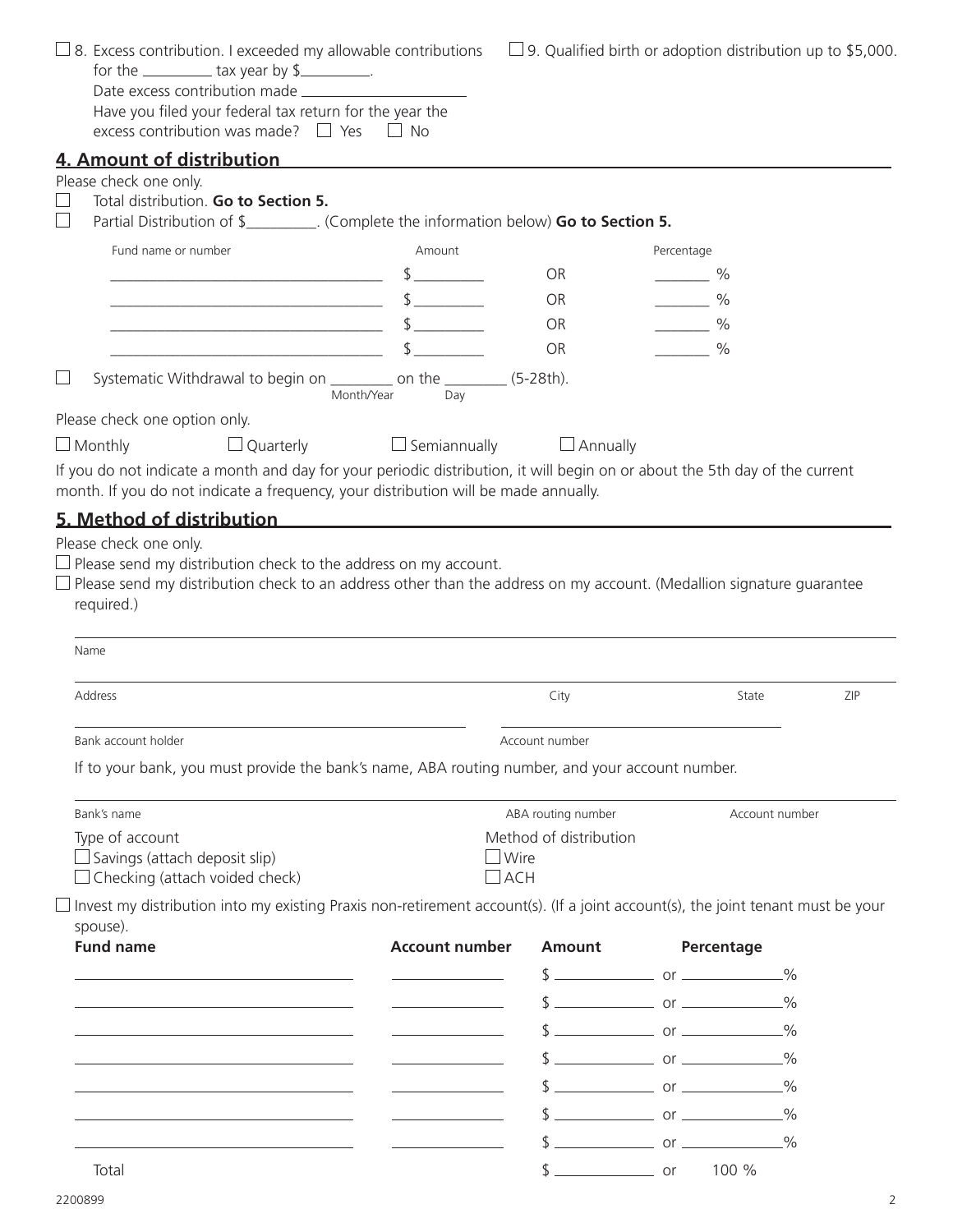# **6. Withholding instructions**

### **Notice of withholding on distributions**

*General*: Distributions from your 403(b) account are subject to federal income tax withholding. You cannot waive withholding on any eligible rollover distribution that is paid to you. Those distributions are subject to mandatory 20% tax withholding. See the *Special Tax Notice* for a definition of eligible rollover distribution and a description of the mandatory 20% withholding.

For distributions not eligible to be rolled over, you can elect not to have withholding apply. Check the withholding box below if you do not want taxes withheld from your distribution. Even if you don't have income tax withheld, you are still liable for payments of income tax on the taxable portion of your distribution. You may also be subject to tax penalties under the estimated tax payment rules if your payment of estimated taxes, and/or tax withholding is not adequate. For more information on estimated tax payments, see Internal Revenue Service Publication 505.

*Single distributions not eligible for rollover:* If you don't waive withholding, federal income tax will be withheld at the rate of 10%, unless you specify a greater rate here:

 $\Box$  Do not withhold federal income tax

Rate \_\_\_\_\_\_\_\_\_\_\_\_\_% (not less than 10%)

# **7. State income tax election**

My state of residence for tax purposes is  $\equiv$ 

State income tax withholding will be calculated in accordance with the regulations of your state of residence. Not all states require tax witholding.

 $\Box$  I do not want state income tax withheld.

Withold: \$

# **8. Participant authorization (or beneficiary authorization if participant is deceased)**

I certify that I have read the enclosed *Special Tax Notice* and am waiving my 30-day notice period to review this form. I hereby request payment from my 403(b) account.

I certify that all information provided by me is true and accurate, and I agree to submit additional information if requested. All decisions regarding this distribution are my own. I expressly assume the responsibility for any adverse consequences which may arise from this distribution, and I agree the Custodian for the Praxis Mutual Funds, its agents, successors and affiliates will in no way be responsible for those consequences.

\_\_\_\_\_\_\_\_\_\_\_\_\_\_\_\_\_\_\_\_\_\_\_\_\_\_\_\_\_\_\_\_\_\_\_\_\_\_\_\_\_\_\_\_\_\_\_\_\_\_\_\_\_ \_\_\_\_\_\_\_\_\_\_\_\_\_\_\_\_\_\_\_\_\_\_\_\_\_\_\_\_\_\_\_\_\_\_\_\_\_\_\_\_\_\_\_\_\_\_\_\_\_\_\_\_\_ Employee or beneficiary signature and the Date Medallion signature guarantee\*

*\*Signature guarantee required if the distribution is to be sent to an address other than the address of record. A signature guarantee may be obtained from*  any eligible guarantor institution, as defined by the Securities and Exchange Commission. These institutions include banks, saving associations, credit unions and brokerage firms. The words "signature guaranteed" must be stamped or typed near your signature. The guarantee must appear with the printed name, *title and signature of an officer and the name of the guarantor institution. Please note that a Notary Public Seal or Stamp is not acceptable.*

# **9. Employer authorization**

I have reviewed this form and to the best of my knowledge, the information provided by the participant is accurate. I authorize the above requested distribution as a distribution that satisfies the terms of our Plan and Internal Revenue Code Section 403(b) statutory and regulatory requirements.

Employer's signature and the Date of the Date of the Date

Printed name and title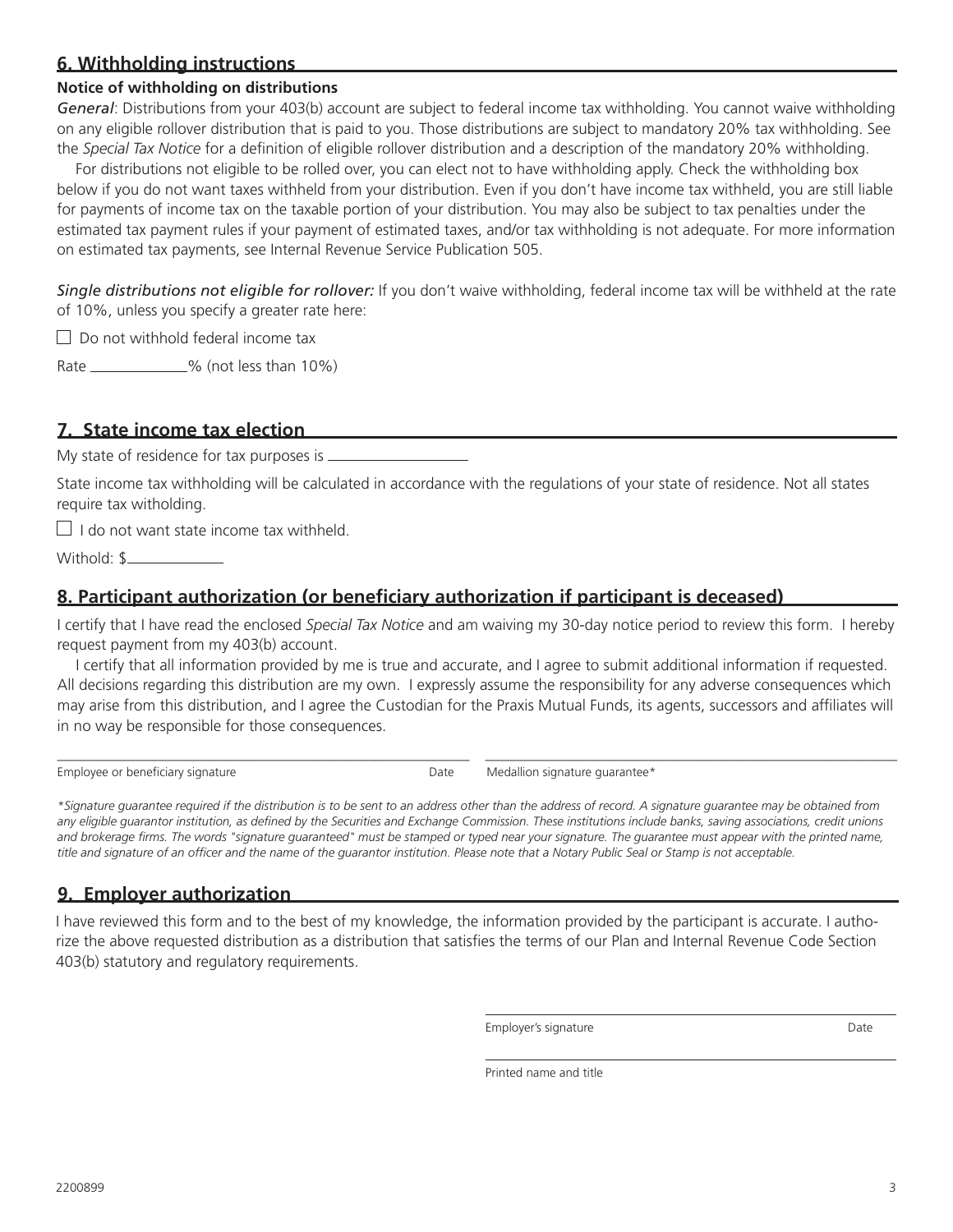# **Special Tax Notice**

## **Your rollover options**

You are receiving this notice because all or a portion of a payment you are receiving from the Praxis Mutual Funds 403(b) Plan (the "Plan") is eligible to be rolled over to an IRA or an employer plan. This notice is intended to help you decide whether to do such a rollover.

Rules that apply to most payments from a plan are described in the "General Information About Rollovers" section. Special rules that only apply in certain circumstances are described in the "Special Rules and Options" section.

## **General information about rollovers**

#### **How can a rollover affect my taxes?**

You will be taxed on a payment from the Plan if you do not roll it over. If you are under age 59½ and do not do a rollover, you will also have to pay a 10% additional income tax on early distributions (generally, distributions made before age 59 ½) unless an exception applies. However, if you do a rollover, you will not have to pay tax until you receive payments later and the 10% additional income tax will not apply if those payments are made after you are age 59½ (or if an exception to the 10% additional income tax applies).

#### **What types of retirement accounts may accept my rollover?**

You may roll over the payment to either an IRA (an individual retirement account or individual retirement annuity) or an employer plan (a taxqualified plan, section 403(b) plan, or governmental section 457(b) plan) that will accept the rollover. The rules of the IRA or employer plan that holds the rollover will determine your investment options, fees, and rights to payment from the IRA or employer plan (for example, IRAs are not subject to spousal consent rules and IRAs may not provide loans). Further, the amount rolled over will become subject to the tax rules that apply to the IRA or employer plan.

#### **How do I do a rollover?**

There are two ways to do a rollover. You can do either a direct rollover or a 60-day rollover.

*If you do a direct rollover,* the Plan will make the payment directly to your IRA or an employer plan. You should contact the IRA sponsor or the administrator of the employer plan for information on how to do a direct rollover.

*If you do not do a direct rollover,* you may still do a rollover by making a deposit into an IRA or eligible employer plan that will accept it. Generally, you will have 60 days after you receive the payment to make the deposit. If you do not do a direct rollover, the Plan is required to withhold 20% of the payment for federal income taxes. This means that, in order to roll over the entire payment in a 60-day rollover, you must use other funds to make up for the 20% withheld. If you do not roll over the entire amount of the payment, the portion not rolled over will be taxed and will be subject to the 10% additional income tax on early distributions if you are under age 59½ (unless an exception applies).

#### **How much may I roll over?**

If you wish to do a rollover, you may roll over all or part of the amount eligible for rollover. Any payment from the Plan is eligible for rollover, except:

- Certain payments spread over a period of at least 10 years or over your life or life expectancy (or the joint lives or joint life expectancies of you and your beneficiary)
- Required minimum distributions after age 70½ (if you were born before July 1, 1949), after age 72 (if you were born after June 30, 1949, or after death.
- Hardship distributions.
- Corrective distributions of contributions that exceed tax law limitations.
- Distributions of certain premiums for health and accident insurance.

The Plan administrator or they payor can tell you what portion of a payment is eligible for rollover.

#### **If I don't do a rollover, will I have to pay the 10% additional income tax on early distributions?**

If you are under age 59½, you will have to pay the 10% additional income tax on early distributions for any payment from the Plan (including amounts withheld for income tax) that you do not roll over, unless one of the exceptions listed below applies. This tax applies to the part of the distribution that you must include in income and is in addition to the regular income tax on the payment not rolled over.

The 10% additional income tax does not apply to the following payments from the Plan:

- Payments made after you separate from service if you will be at least age 55 in the year of the separation.
- Payments that start after you separate from service if paid at least annually in equal or close to equal amounts over your life or life expectancy (or the lives or joint life expectancy of you and your beneficiary).
- Payments made due to disability.
- Payments after your death.
- Corrective distributions of contributions that exceed tax law limitations.
- Payments made directly to the government to satisfy a federal tax levy.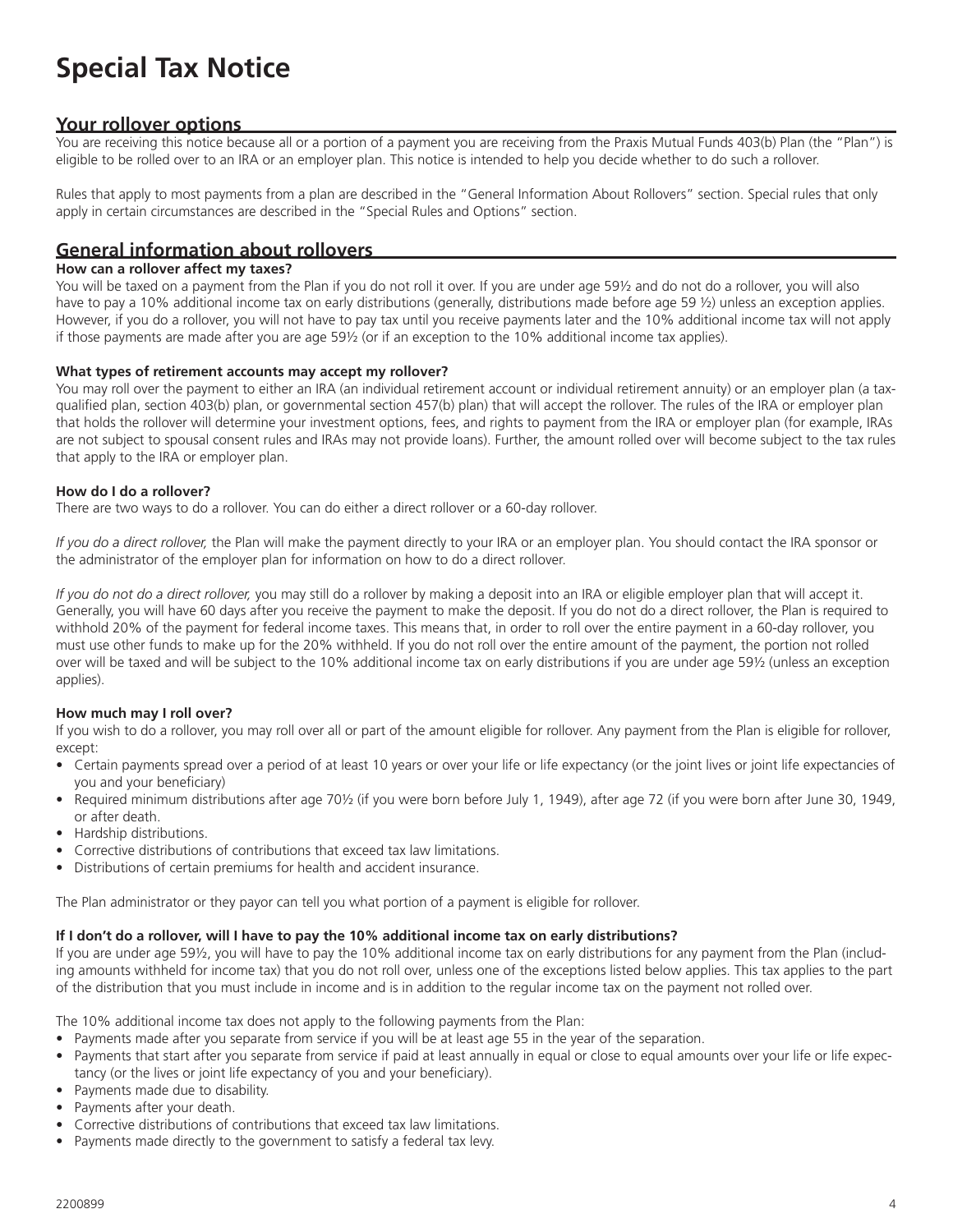- Payments made under a qualified domestic relations order (QDRO).
- Payments of up to \$5,000 made to you from a defined contribution plan if the payment is a qualified birth or adoption distribution.
- Payments up to the amount of your deductible medical expenses (without regard to whether you itemize deductions for the taxable year).
- Certain payments made while you are on active duty if you were a member of a reserve component called to duty after Sept. 11, 2001, for more than 179 days, and
- Payments excepted from the additional income tax by federal legislation relating to certain emergencies and disasters.

#### **If I do a rollover to an IRA, will the 10% additional income tax apply to early distributions from the IRA?**

If you receive a payment from an IRA when you are under age 59½, you will have to pay the 10% additional income tax on the part of the distribution that you must include in income, unless an exception applies. In general, the exceptions to the 10% additional income tax for early distributions from an IRA are the same as the exceptions listed above for early distributions from a plan. However, there are a few differences for payments from an IRA, including:

- The exception for payments made after you separate from service if you will be at least age 55 in the year of the separation does not apply.
- The exception for qualified domestic relations orders (QDROs) does not apply (although a special rule applies under which, as part of a divorce or separation agreement, a tax-free transfer may be made directly to an IRA of a spouse or former spouse).
- The exception for payments made at least annually in equal or close to equal amounts over a specified period applies without regard to whether you have had a separation from service.

Additional exceptions apply for payments from an IRA, including:

- Payments for qualified higher education expenses;
- Payments up to \$10,000 used in a qualified first-time home purchase; and
- Payments for health insurance premiums after you have received unemployment compensation for 12 consecutive weeks (or would have been eligible to receive unemployment compensation but for self-employed status).

#### **Will I owe State income taxes?**

This notice does not address any State or local income tax rules (including withholding rules).

## **Special rules and options**

#### **If you miss the 60-day rollover deadline**

Generally, the 60-day rollover deadline cannot be extended. However, the IRS has the limited authority to waive the deadline under certain extraordinary circumstances, such as when external events prevented you from completing the rollover by the 60-day rollover deadline. Under certain circumstances, you may claim eligibility for a waiver of the 60-day rollover deadline by making a written self-certification. Otherwise, to apply for a waiver, you must file a private letter ruling request with the IRS. Private letter ruling requests require the payment of a nonrefundable user fee. For more information, see IRS Publication 590-A, Contributions to Individual Retirement Arrangements (IRAs).

#### **If you roll over your payment to a Roth IRA**

If you roll over a payment from the Plan to a Roth IRA, a special rule applies under which the amount of the payment rolled over (reduced by any after-tax amounts) will be taxed. In general, the 10% additional income tax on early distributions will not apply. However, if you take the amount rolled over out of the Roth IRA within the five-year period that begins on Jan. 1 of the year of the rollover, the 10% additional income tax will apply (unless an exception applies).

If you roll over the payment to a Roth IRA, later payments from the Roth IRA that are qualified distributions will not be taxed (including earnings after the rollover). A qualified distribution from a Roth IRA is a payment made after you are age 59½ (or after your death or disability, or as a qualified first-time homebuyer distribution of up to \$10,000) and after you have had a Roth IRA for at least five years. In applying this five-year rule, you count from Jan. 1 of the year for which your first contribution was made to a Roth IRA. Payments from the Roth IRA that are not qualified distributions will be taxed to the extent of earnings after the rollover, including the 10% additional income tax on early distributions (unless an exception applies). You do not have to take required minimum distributions from a Roth IRA during your lifetime. For more information, see IRS Publication 590-A, Contributions to Individual Retirement Arrangements (IRAs) and IRS Publication 590-B, Distributions from Individual Retirement Arrangements (IRAs).

#### **If you are not a plan participant**

Payments after death of the participant. If you receive a distribution after the participant's death that you do not roll over, the distribution generally will be taxed in the same manner described elsewhere in this notice. However, the 10% additional income tax on early distributions does not apply.

#### **If you are a surviving spouse**

If you receive a payment from the Plan as the surviving spouse of a deceased participant, you have the same rollover options that the participant would have had, as described elsewhere in this notice. In addition, if you choose to do a rollover to an IRA, you may treat the IRA as your own or as an inherited IRA.

An IRA you treat as your own is treated like any other IRA of yours, so that payments made to you before you are age 59½ will be subject to the 10% additional income tax on early distributions (unless an exception applies) and required minimum distributions from your IRA do not have to start until after you are age 70 ½ (if the participant was born before July 1, 1949) or age 72 (if the participant was born after June 30, 1949.